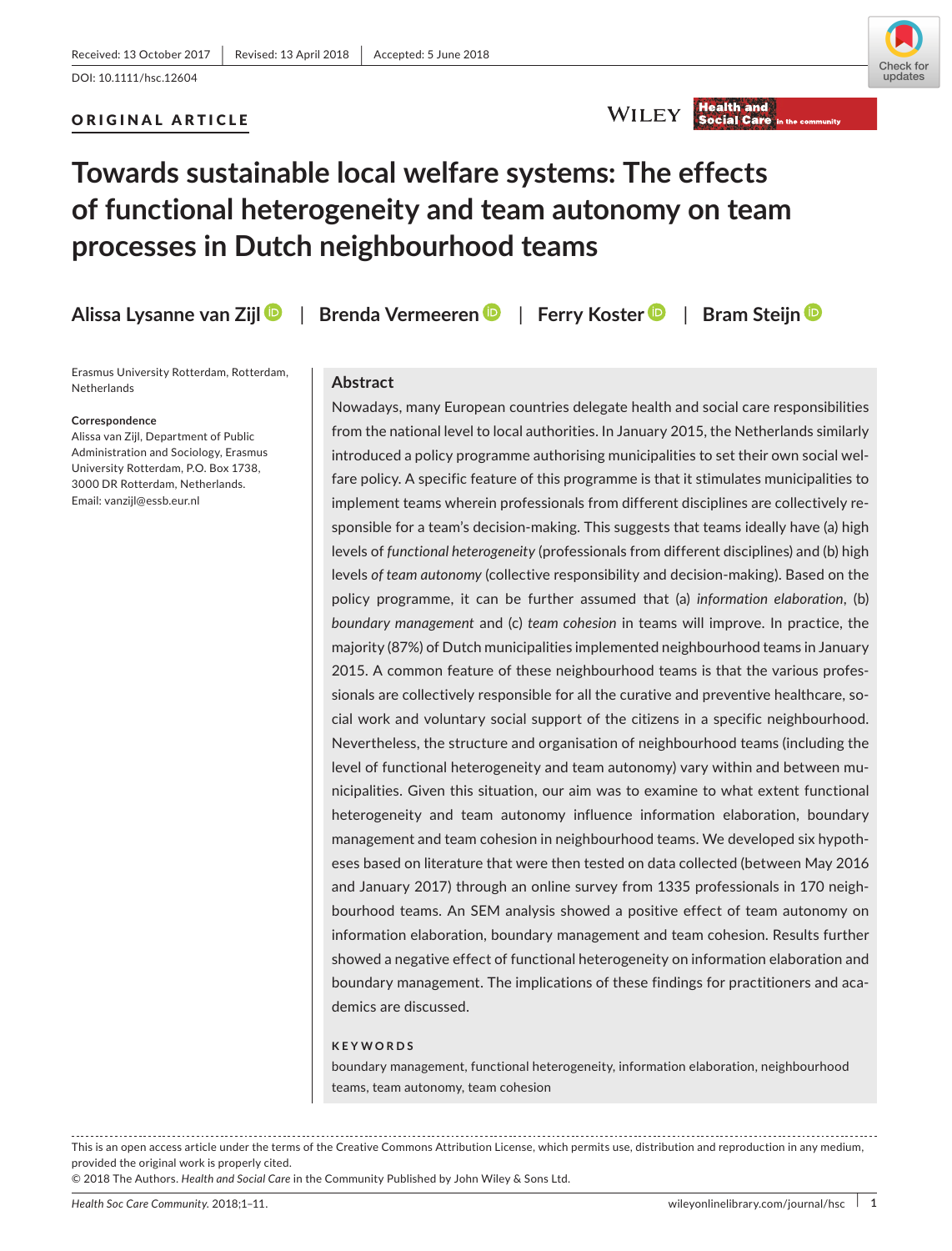# **2 b 1**  $\mathbf{M}$  **liefs 1**  $\mathbf{M}$  **<b>liefs 1**  $\mathbf{M}$  **1**  $\mathbf{M}$  **1**  $\mathbf{M}$  **1**  $\mathbf{M}$  **1**  $\mathbf{M}$  **1**  $\mathbf{M}$  **1**  $\mathbf{M}$  **1**  $\mathbf{M}$  **1**  $\mathbf{M}$  **1**  $\mathbf{M}$  **1**  $\mathbf{M}$  **1**  $\mathbf{M}$  **1**  $\mathbf{M}$  **1**

# **1** | **INTRODUCTION**

Prior to January 2015, social and healthcare professionals in the Netherlands were typically employed in fragmented, sector‐ and discipline‐oriented, regional organisations (Dijkhoff, 2014). As fragmentation is often associated with inefficiency, the Dutch government implemented a policy programme entitled "welfare reform for sustained care in the social domain" that decentralises social and healthcare responsibilities to local governments, combined with a strong focus on integrated working (Dijkhoff, 2014; SCP, 2015). The general objective of this programme is "one family ‐ one plan ‐ one director", stimulating professionals from various disciplines to bundle their expertise in a single coherent approach (SCP, 2015). This implies that professionals from different disciples come to shared decisions and diffuse responsibilities. With this in mind, the programme stimulated municipalities to implement multidisciplinary teams (SCP, 2015; Van Rijn, 2013, 2014). Two important features of these teams would then be (a) *functional heterogeneity* (e.g. professionals from different disciplines) (Jackson, 1992) and (b) *team autonomy* (collective responsibility and decision‐making) (Uhl‐Bien & Grean, 1998).

Underlying the policy programme, we furthermore identify three assumptions about professionals' cooperative behaviours (Dijkhoff, 2014). The first assumption is that professionals will become more familiar with the citizens' needs (Dijkhoff, 2014). In order to become familiar with the citizens' needs, the professionals are expected to take part in a process that involves: (a) exchanging information and perspectives with other professionals within the team, (b) individually processing the information and perspectives, (c) feeding back the results of this processing to the other professionals in the team and (d) discussing and integrating the final implications. In the literature, this process is often referred to as information elaboration (Van Knippenberg, Dreu, Carsten, & Homan, 2004). The second assumption is that professionals will optimise their communication and cooperation with relevant stakeholders (Dijkhoff, 2014). This implies that the professionals will manage the relationships with external stakeholders (i.e. organisations, clients, advisors and government) who provide information to, or absorb information from, the team. This is also known as boundary management (Gladstein, 1984). The third assumption is that professionals will create coherent local policies that enable them to work efficiently and interdependently. In developing coherent local policies, the professionals are expected to become and remain united to achieve their shared instrumental objectives, which is also defined as team cohesion (Tekleab, Quigley, & Tesluk, 2009).

As soon as the policy programme was implemented, the majority (87%) of Dutch municipalities employed professionals in *neighbour‐ hood teams* (Movisie, 2016). These neighbourhood teams commonly consisted of a range of professionals (e.g. social worker, community psychiatric nurse, psychologist, youth worker) collectively responsible for the social work and curative and preventive healthcare of citizens in a specific neighbourhood (Dijkhoff, 2014; Thylefors, Persson, & Hellström, 2005). The structure and organisation of

#### What is known about this topic

- Scholars in social and healthcare literature have suggested that cross‐professional collaboration in teams leads to sustainable care.
- Additionally, sustainable care is assumed to improve when team members manage their resources collectively to meet the specific needs of the population they serve.
- Information elaboration, boundary management and team cohesion are characterising high‐performing teams in the public sector.

#### What this paper adds

- Adding to the team literature, we offer theoretical foundations for propositions on how team autonomy can affect team outcomes through information elaboration, boundary management and team cohesion.
- • Adding to the current debate on team heterogeneity, we find a negative relationship between functional heterogeneity and information elaboration.
- Team autonomy seems to be a powerful intervention in policy programmes that aim to improve team working.

these neighbourhood teams varied across and within municipalities. They have different levels of functional heterogeneity and team autonomy. Consequently, we can examine to what degree functional heterogeneity and team autonomy influence information elaboration, boundary management and team cohesion. The main research question of this article is thus:

> To what extent do functional heterogeneity and team autonomy influence informational elaboration, boundary management and team cohesion in Dutch neighbourhood teams?

Through answering this question, this article will provide two main contributions to the literature and one practical contribution. The first contribution is to the social and healthcare literature. By integrating team literature with the social and healthcare literature, the present article contributes to a better understanding of the role of team complexity in the social and healthcare context. The second contribution is to the team literature where this study particularly responds to calls to examine the relationship between a team's characteristics and its subsequent processes and emergent states, rather than between a team's characteristics and its outcomes (Mathieu, Maynard, Rapp, & Gilson, 2008). Here, the present study offers theoretical foundations for future hypotheses on how functional heterogeneity and team autonomy influence team outcomes through information elaboration, boundary management and team cohesion. Finally, the present study also makes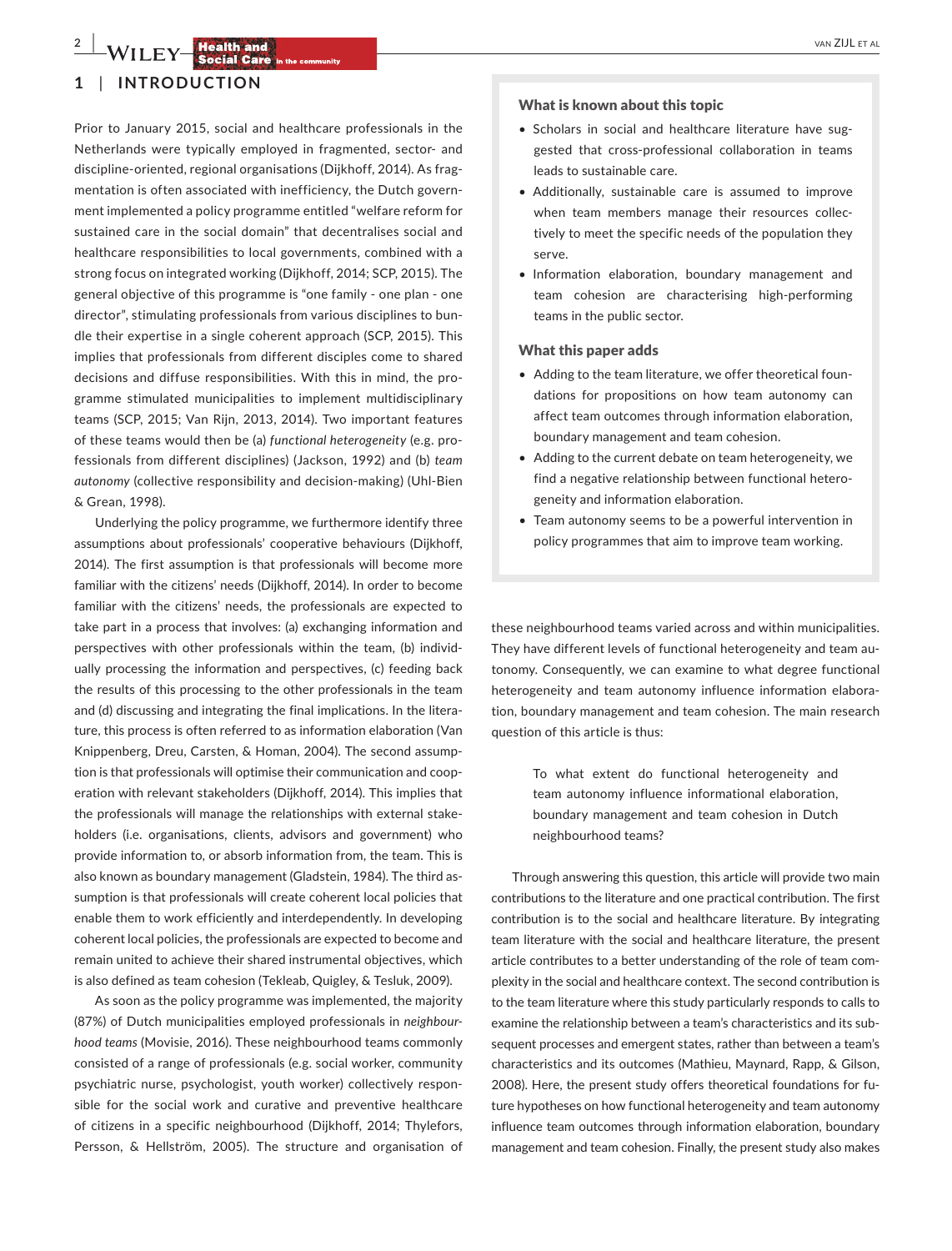$\frac{1}{2}$  **Health and**  $\frac{1}{2}$  $\frac{1}{2}$   $\frac{3}{2}$  **Health and**  $\frac{1}{2}$   $\frac{1}{2}$   $\frac{1}{2}$   $\frac{3}{2}$ 

a practical contribution. By examining the assumptions underlying the policy programme, this article provides a theoretical underpinning to the policy programme that will help policymakers optimise the operationalisation of the programme (Bickman, 1987).

The structure of this article is as follows. We start by discussing theory and develop six hypotheses. Next, we discuss the methods used to test these hypotheses and present the results of our analyses. Finally, we elaborate on the implications in the discussion section.

# **2** | **THEORETICAL FRAMEWORK**

# **2.1** | **Neighbourhood teams**

For several decades, teams have been implemented in a broad range of human service organisations (Kennedy, Armstrong, Woodward, & Cullen, 2015; Øvretveit, 1997). Teams can be viewed as "a collection of individuals who are interdependent in their tasks, share responsibility for outcomes, see themselves and are seen by others as an intact social entity embedded in one or more larger social systems, and manage their relationship across organisational boundaries" (Cohen & Bailey, 1997, p. 241). Despite sharing these features, there are many different types of teams (Cohen & Bailey, 1997; Katzenbach & Smith, 1993) of which the "neighbourhood team" is the specific variant studied in this article.

In studying teams, researchers commonly rely on modified versions of the "input – process – output framework" (I‐P‐O) that was introduced by McGrath (1984). This framework argues that a team's input influences the outputs through team processes. Despite its widespread application, the I‐P‐O framework has been criticised for oversimplifying team complexity and, accordingly, it has been recommended that researchers should predominantly focus on the effect of a team's inputs on the subsequent processes and emergent states that mediate the effect of these inputs on team outcomes (Ilgen, Hollenbeck, Johnson, & Jundt, 2005; Mathieu et al., 2008). Taking this into account, the present study focuses on the relationship between the *inputs* and the *processes and emergent states* of neighbourhood teams to gain initial insights into their complexity.

# **2.2** | **Information elaboration, boundary management and team cohesion**

Information elaboration, boundary management and team cohesion are characterising high‐performing teams in the public sector (Kuipers & Groeneveld, 2014). More specifically, information elaboration covers the process of (a) exchanging information and knowledge, (b) discussing the various perspectives and (c) integrating the information and perspectives (Van Dick, Van Knippenberg, Hägele, Guillaume, & Brodbeck, 2008). Then, the boundary management process represents the team members' active management of the team's relationships with external stakeholders (Dijkhoff, 2014). Boundary management relates to information elaboration, building

on the idea that teams match their information process capacity to the information‐processing that their stakeholders request (Ancona & Caldwell, 1992a). Finally, team cohesion grasps the tendency for a team to develop and maintain high levels of unitedness towards the team's instrumental objectives (Tekleab et al., 2009). In line with the idea that information elaboration, boundary management and cohesion are beneficial for team outcomes in a public sector context, also the Dutch policy programme assumes beneficial effects for team outcomes in the health and social care context (Dijkhoff, 2014). Important to note is that cohesion is conceptually different from information elaboration and boundary management since cohesion is an *emergent state* while the latter two are *processes* of the team (Marks, Mathieu, & Zaccaro, 2001). Consequently, the two team *inputs* that the policy programme emphasises are functional heterogeneity and team autonomy (Dijkhoff, 2014). These are discussed in more detail below.

# **2.3** | **Functional heterogeneity**

A basic hypothesis in the social and healthcare literature is that cross‐professional collaboration is essential for sustainable care, and will be better organised within a single team rather than across different teams (Jones, Bhanbhro, Grant, & Hood, 2013; Thylefors et al., 2005). Various organisational roles are represented in these cross‐professional teams, meaning that the team is functionally heterogeneous (Jackson, 1992). The actual level of functional heterogeneity in a team depends on the number of different job roles relative to team size (Keller, 2001). This implies that a neighbourhood team whose professionals personify different jobs, such as social welfare worker, nurse, psychologist and income account manager, can be seen as highly functionally heterogeneous (Keller, 2001). In contrast, a neighbourhood team can be characterised as functionally homogeneous if it consists of professionals with the same organisational role, often referred to as a generalist team. Following the study of Somech (2006), who studied functional heterogeneity in primary care teams, the present study relies on job titles to determine functional heterogeneity.

When studying functional heterogeneity, researchers commonly refer to the *information/decision‐making perspective* (Shin & Zhou, 2007; Williams & O'Reilly, 1998), which is also known as the cognitive diversity paradigm (Horwitz & Horwitz, 2007) or as elaboration‐based processes (Van Knippenberg et al., 2004). Here, the basic idea is that teams with high levels of functional heterogeneity have access to a wide range of information and perspectives, resulting in intellectual stimulation, cognitive processing and optimal use of information (Shin & Zhou, 2007). As such, functional heterogeneity is expected to enhance the process of exchanging information and perspectives among professionals in a team, the individual processing on this information, the feeding back of the results of this processing to the team and, finally, discussing and integrating the implications to improve the functioning of the team (Drach‐Zahavy & Somech, 2002; Joshi & Roh, 2009; Van Knippenberg et al., 2004). The information/decision‐making perspective thus links functional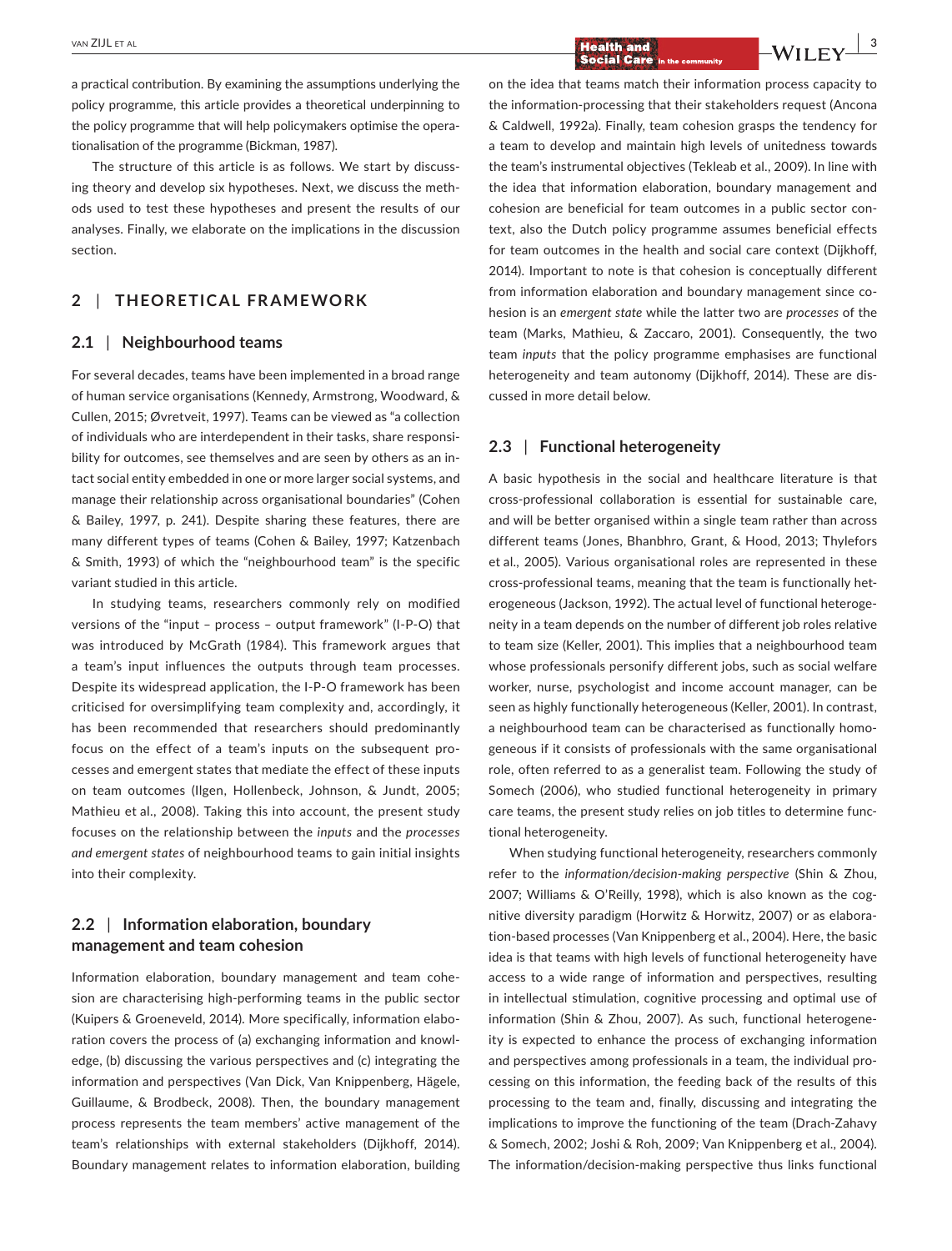heterogeneity to the process of information elaboration, leading to our first hypothesis:

> **H1:** Functional heterogeneity is positively related to information elaboration within a team.

Moreover, the information/decision-making perspective argues that functional heterogeneity enhances access to a broader set of external networks (Ancona & Caldwell, 1992b). This means that the greater the functional heterogeneity, "the more team members communicate outside the team's boundaries" (Ancona & Caldwell, 1992b, p. 321). The second hypothesis is therefore:

> **H2:** Functional heterogeneity is positively related to boundary management within a team.

So far, we have hypothesised that functional heterogeneity relates positively to both information elaboration and boundary management (Dijkhoff, 2014). The literature, however, suggests that the relationship between functional heterogeneity and cohesion is more complex (Ehrhardt, Miller, Freeman, & Hom, 2014; Tekleab, Karaca, Quigley, & Tsang, 2016). This complexity can be explained using *the social‐categorisation perspective*, which describes how people are naturally resistant to uniting with someone who they perceive as different from themselves (Chatman & Flynn, 2001; Williams & O'Reilly, 1998). In a team context, this implies that people are likely to react negatively to others with different organisational roles, thereby triggering intergroup biases (Van Dick et al., 2008; Van Knippenberg et al., 2004). These intergroup biases are associated with lower coordination capabilities and social integration (Guillaume, Dawson, Otaye‐ Ebede, Woods, & West, 2017). In view of this, it could thus be argued that functional heterogeneity undermines team cohesion. Adopting the social‐categorisation perspective, the third hypothesis is therefore:

> **H3:** Functional heterogeneity is negatively related to team cohesion within a team.

## **2.4** | **Team autonomy**

It is argued that, in a team context, decisions are of better quality when they are made collectively rather than individually (Alper, Tjosvold, & Law, 1998; Baker, Day, & Salas, 2006; Johnson, 2017). Alper et al. (1998) also found that team members work more efficiently when they are collectively responsible for the decision‐ making than when one authorised member is responsible for the decision‐making. As such, the perceived wisdom is that team autonomy, which entails shared decision‐making and diffused responsibilities, benefits team performance (Uhl‐Bien & Grean, 1998). In the health and social care context, team autonomy is seen as high when team members collectively manage their resources to meet the specific needs of the population they serve (Øvretveit, 1997). In contrast, when a single authorised person (e.g. supervisor) or institution (e.g. municipality) is responsible for, and held accountable for, the management of the collective resources, the team's autonomy is seen as low (Øvretveit, 1997).

The sociotechnical perspective (Clegg, 2000) explains how team autonomy specifically enhances the possibilities for members to apply knowledge and skills (Cordery et al., 2010). Consequently, members of teams with high levels of team autonomy will more strongly believe in the practical relevance of knowledge sharing (Cordery et al., 2010; Srivastava, Bartol, & Locke, 2006). Based on this logic, it has been suggested that team autonomy motivates team members to "search for solutions both within and outside the team and [for] greater collaboration [in an] attempt to help one other through knowledge sharing" (Srivastava et al., 2006, p. 1241). The search for knowledge (and its sharing) and collaboration embodies the process of information elaboration, and therefore our fourth hypothesis is:

> **H4:** Team autonomy is positively related to information elaboration within a team.

Batt (1999) found that members of autonomous teams increasingly engage in external coordination and information gathering outside the boundaries of the team. Based on these findings, Batt (1999) suggested that members of autonomous teams hold each other mutually accountable for the maintenance of the team's boundaries and the communication with the team's stakeholders. Following this line of reasoning, our fifth hypothesis is:

> **H5:** Team autonomy is positively related to boundary management within a team.

Team autonomy has also been discussed in the literature on trust. In this stream of literature, team autonomy is approached as being the expression of trust signalled by a third party with whom team members share a bond (such as their supervisor or the local governance) (Ferrin, Dirks, & Shah, 2006; Lau & Liden, 2008). Team autonomy therefore strengthens mutual confidence in the capabilities and priorities of team members (Ehrhardt et al., 2014). When team members experience their team as being capable of organising team processes and outcomes, they are likely to actually utilise the opportunity to make decisions collectively. This collective decision‐making subsequently signals to the individual team member that their input is valued by the other team members, strengthening mutual trust (Hoegl & Parboteeah, 2006; Srivastava et al., 2006). Team autonomy will thus result in increased mutual trust and unity through collective decision‐making (Hoegl & Parboteeah, 2006). As unity and trust both characterise team cohesion we formulate our final hypothesis as follows:

> **H6:** Team autonomy is positively related to team cohesion within a team.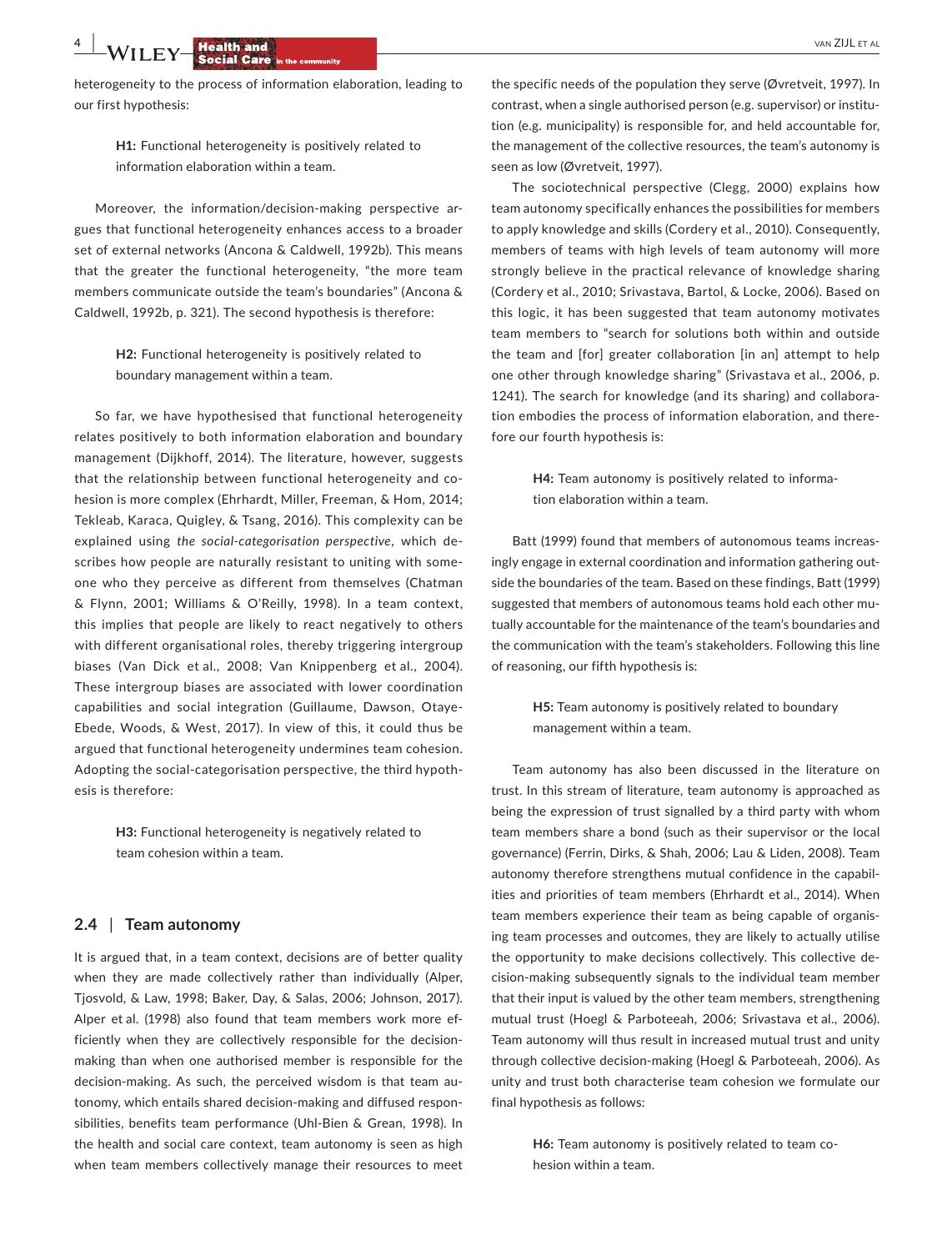Based on the literature, we have thus formulated six hypotheses that are represented in the conceptual model shown in Figure 1. Most of these hypotheses are in line with the assumptions underlying the policy programme implemented by the Dutch government. The notable exception is our third hypothesis concerning functional heterogeneity and team cohesion that would appear to run counter to the programme's assumptions. In the next step, we empirically test these six hypotheses.



FIGURE 1 Conceptual model

## **3** | **METHOD**

## **3.1** | **Sampling**

Starting in May 2015, an online survey was conducted in 13 Dutch municipalities, including the four largest municipalities of the Netherlands (by the number of inhabitants). The data collection process lasted until January 2017. The networks of the researchers and convenience sampling were used to approach the 13 municipalities and their 181 neighbourhood teams. Given the organisational differences between the municipalities, the survey was adapted to the terminology of each municipality; for example "supervisor" was changed to "coordinator", "team leader" or "coach". In the invitation e‐mail, all respondents were informed about the purpose of the study and guaranteed anonymity. At least two reminders were sent to the professionals to improve the response rate.

#### **3.2** | **Measures**

This section describes the measurement of the variables. All the items used are listed in the Supporting Information.

*Functional heterogeneity* was calculated using Blau's (1960) index of heterogeneity, 1 −  $\sum$  (P<sub>i</sub>)<sup>2</sup>, where P<sub>i</sub> is the proportion of team members in the *i* th category (e.g. Wiersema & Bantel, 1992). In our study, this *i* th category represents job titles. The job titles were obtained from the municipalities' administrations. If job titles seemed similar, we evaluated the job descriptions by studying corresponding vacancy adverts and, if the different job titles represented the same job, they were assigned to the same category. If not, new categories were added. Following this process, we identified a total of 39 job titles in our sample. If less than 85% of the team members' job roles were available in the administrative data, the score of functional heterogeneity was labelled as missing (*n* = 6). All in all, by evaluating administrative data, we were able to develop an objective measure

# **THE ALL ET ALL EXAMPLE 2008 CONTROLLER AND LOCAL EXAMPLE 2009 CONTROLLER AND LOCAL EXAMPLE 2009 CONTROLLER AND LOCAL EXAMPLE 2009 CONTROLLER AND LOCAL EXAMPLE 2009 CONTROLLER AND LOCAL EXAMPLE 2009 CONTROLLER AND LOCAL EX**

of functional heterogeneity in a similar way to Somech (2006). The heterogeneity index can range between 0 and 1 (Blau, 1960) and the minimum and maximum values in our sample were 0 and 0.98 with an average heterogeneity of 0.52.

*Information elaboration* was measured by means of five items in the survey based on the information elaboration scale of Van Dick et al. (2008). An example item being "In my neighbourhood team, we discuss the content of our work a lot". The responses were given on a 5‐point Likert scale ranging from "1" fully disagree to "5" fully agree. This scale was also used for the other measures. The scale reliability was good based on the calculated Cronbach's alpha of 0.904.

*Boundary management* was evaluated by means of five items in the survey inspired by Ancona and Caldwell's (1992a) measures for boundary activity. An example item is "My team members convince relevant stakeholders in the neighbourhood (like the police, general practitioners, housing corporations and welfare authorities) that the team's activities are important". The Cronbach's alpha was 0.933.

*Team cohesion* was also assessed by means of five items in the survey, this time inspired by the measurement scale of Carless and De Paola (2000). An example item is "In my neighbourhood team we are united in trying to reach our goals for team performance". The Cronbach's alpha for this scale was 0.916.

*Team autonomy* was similarly measured by five items, based on Campion, Medsker, and Higgs (1993) measurement scale for self-management. An example item being "In my neighbourhood team, we allocate the tasks ourselves". The Cronbach's alpha was 0.835.

*Control variables* included in the study were team size and team tenure. Team size is seen as influencing team processes in that a large team leads to coordination and control issues (Smith, Smith, Olian, & Sims, 1994) and less participation (Poulton & West, 1999). Team sizes were obtained from the municipalities' administrations and were between 4 and 43. The logarithm of team size was included in the model as a control variable.

Team tenure was established as the number of months between January 2015 (the introduction of the policy programme) and when a team was included in the study. Team tenure influences team processes as "team composition–outcome relationships are likely to be variable over time and need to be considered" (Mathieu et al., 2014, p. 146). The teams in the present study had tenures between 17 and 27 months, and the logarithm of tenure has been included in the model as a control variable.

# **3.3** | **Data analyses**

In order to test the hypotheses, the individual scores needed to be aggregated to the team level. To evaluate whether data aggregation is justified, the R<sub>wg</sub> and the intraclass correlations (ICC1 and ICC2) were evaluated. To calculate the ICCs, we *estimated* an 'average' team size (to take account of the relatively wide range of team sizes—between 4 and 43) (Bliese & Halverson, 1998, p. 168) using the following formula: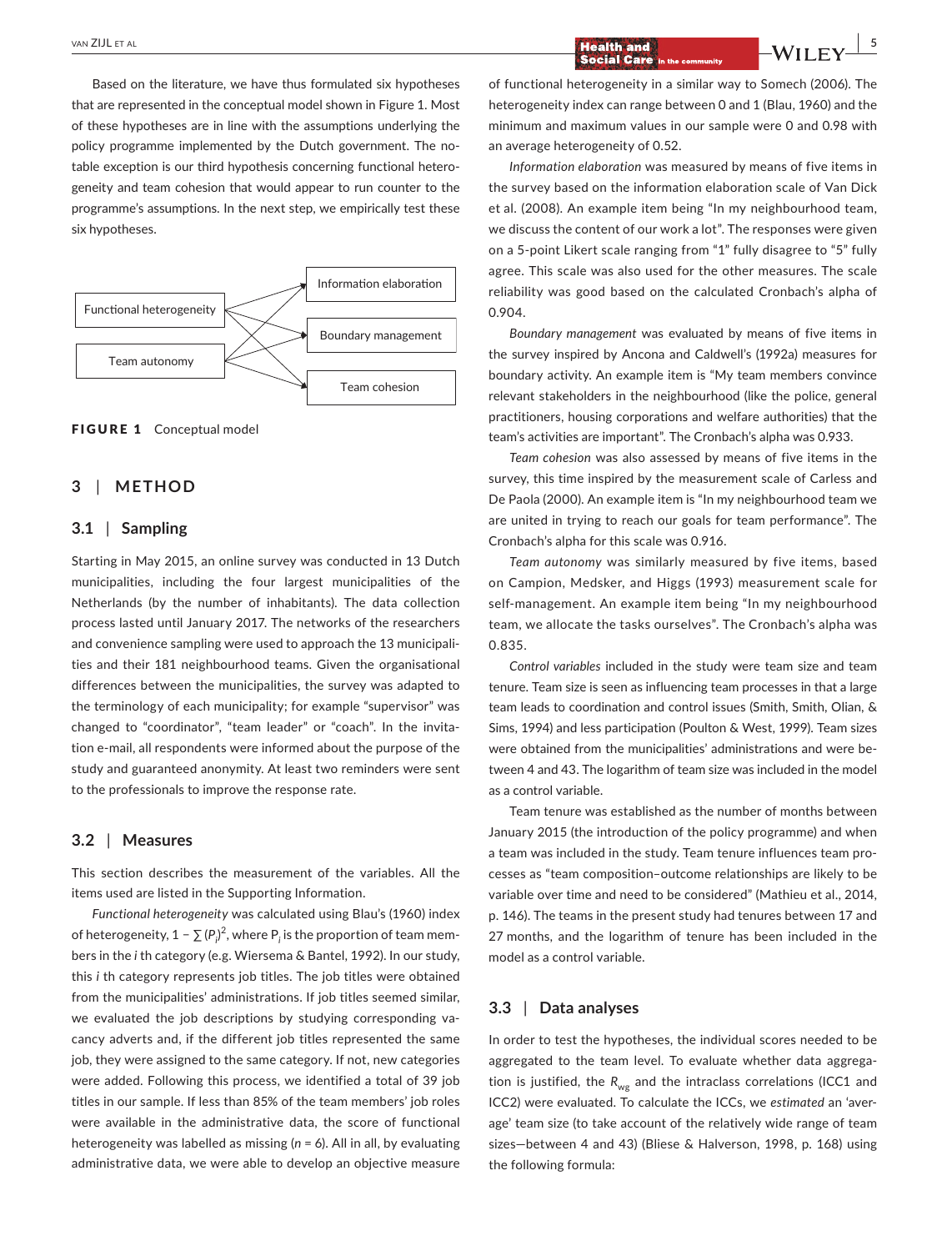**EX EX BUT ALL EX BUT ALL ET ALL ET ALL ET ALL ET ALL ET ALL ET ALL ET ALL ET ALL ET ALL ET ALL ET ALL ET ALL ET ALL ET ALL ET ALL ET ALL ET ALL ET ALL ET ALL ET ALL ET ALL ET ALL ET ALL ET ALL ET ALL ET ALL ET ALL E** 

*Ng* = $\left($  1/(Number of teams – 1))×(∑ Team sizes – (∑ Team sizes $^2$ /∑ Team sizes) $\right)$ =� 1∕(170−1))×(2584−(47330∕2584)� =15.18

In the results shown in Table 1, all the  $R_{we}$  values are above 0.7 and the ICC1 values fall within the typical range of 0.05 to 0.20 with significant F‐values. As such, aggregation is justified (Bliese, 2000).

#### TABLE 1 Intraclass correlations (*n* = 1335)

|                         | $R_{we}$ | ICC1 <sup>a</sup> | ICC2 <sup>b</sup> |                   |
|-------------------------|----------|-------------------|-------------------|-------------------|
| Information elaboration | 0.79     | 0.05              | 0.43              | 1.76 <sup>d</sup> |
| <b>Team Cohesion</b>    | 0.81     | 0.09              | 0.60              | 2.50 <sup>d</sup> |
| Boundary management     | 0.79     | 0.08              | 0.58              | $2.38^{d}$        |
| Team autonomy           | 0.81     | 0.08              | በ 57              | 2.31 <sup>d</sup> |

*Note*. ICC = intraclass correlation; MSB = mean square between teams; MSW = mean square within teams; k = estimated team size.

 ${}^{a}$ ICC1 = (MSB-MSW)/(MSB + (k-1) x MSW)).

<sup>b</sup>ICC2 = (MSB-MSW)/MSB.

c F = MSB/MSW; *df*(within) = 1165; *df*(between) = 169.

 $\rm{^{d}p}$  < 0.01.

The hypotheses were tested using structural equations modelling (SEM). Following the recommendations of Anderson and Gerbing (1988), we first examined the measurement model to ensure that our various constructs were distinctive (corresponding to a CFA). The CFA and SEM with robust maximum‐likelihood estimation and a Satorra-Bentler scaled difference test were run in Rstudio<sup>®</sup> version 1.0.136 using the Lavaan (Rosseel, 2014) and semPlot (Epskamp, 2015) packages. The global fit between the model and the observed data was evaluated using three absolute fit indices: the chi-square "goodness-of-fit" test  $(\chi^2)$ , the standardised mean square residual (SRMR) and the root‐mean‐squared error of approximation (RMSEA) (Brown, 2015). A nonsignificant χ² value with a *χ*²/*df* value below 2, an SRMR value equal or below 0.08 and an RMSEA equal or below 0.08 indicates an acceptable model fit (Anderson & Gerbing, 1988; Brown, 2015; Browne & Cudeck, 1993; Hu & Bentler, 1999). Additionally, two relative fit indices were evaluated: the comparative fit index (CFI) (Bentler, 1990) and the Tucker–Lewis index (TLI) (Tucker & Lewis, 1973). The threshold values for a good model fit are CFI and TLI values greater than 0.9 (Hu & Bentler, 1999). In terms of local model fit, model misspecification can be identified by evaluating the factor loadings, modification indexes (MI) and expected parameter changes (EPC) (Brown, 2015). A misspecification is more specifically indicated by the standardised factor loadings being nonsignificant and/or below 0.4, MI values being 3.84 or greater and EPC values above 0.2 (Brown, 2015). In such instances, model improvements were made.

## **3.4** | **Ethics approval and consent to participate**

This study is based on one single anonymous survey, which was free from radical, incriminating, or intimate questions. Completion was possible within a reasonable time period of approximately twenty

minutes and participation in the survey was voluntary. All participants (i.e. professionals) were considered to be competent. Ethical approval was therefore not required under Dutch law on medical research (Medical Research Involving Human Subjects Act, [http://](http://www.ccmo.nl) [www.ccmo.nl](http://www.ccmo.nl)).

The obtained responses were stored separately from the personal details, and it was impossible to link individual responses with participant's identities. Complete confidentiality and anonymity was guaranteed to the participant. The data processing was therefore accordance the Dutch Personal Data Protection Act ([http://www.](http://www.privacy.nl/uploads/guide_for_controller_ministry_justice.pdf) privacy.nl/uploads/guide\_for\_controller\_ministry\_iustice.pdf).

# **4** | **RESULTS**

In total 1,400 of the 2,584 professionals working in the 181 neighbourhood teams included in our study completed the online survey (a 54% response rate). The minimum of responding team members for inclusion in the study was set on 30%. Eleven teams did not reach this threshold, resulting in the inclusion of 1,335 professionals working in 170 teams. The respondents' characteristics are reported in Table S1 in the Supporting Information. Compared to the overall population in the social domain, our sample includes more women than in the population of social workers (85% against 76%) and specialists (76%) (CBS StatLine, 2018). Table 2 presents the means, standard deviations and correlations of the team averages. Table 2 shows that, in line with the literature, information elaboration, boundary management and cohesion correlated positively with team autonomy. However, in contrast to the literature, functional heterogeneity correlated negatively with information elaboration. In line with literature suggestions, team size correlated negatively with team autonomy, information elaboration, and cohesion. Finally, team tenure correlated negatively with functional heterogeneity, boundary management and team size. A possible explanation for these negative correlations is that in the beginning phase of the data collection period the teams were functionally more heterogeneous. Given that almost all the bivariate correlations are below 0.7 (Table 2) and the corresponding Variation Inflation Factors (VIF) (Table S2 in the Supporting Information) are below 10 it seems that the data are not subject to multicollinearity (Field, 2013).

On evaluation, the initial measurement model yielded an unsatisfactory model fit:  $\chi^2$  (164) = 367,  $p < 0.01$ , SRMR = 0.052, RMSEA = 0.092 (90% CI 0.079–0.104, Cfit < 0.05), TLI = 0.899, CFI = 0.912 (Table 3). To improve the model fit, the modification indices (MI's) and expected parameter change (EPC) values were evaluated, and after theoretical reasoning (Arbuckle, 2012, p.110) three error term correlations were added. First, improved model fit (MI = 97.11, EPC = 0.05) was suggested for correlating the error terms between the fourth and the fifth item of cohesion, which were the only items measuring attitudes instead of behaviours. Next, improved model fit (MI = 16.32, EPC = 0.02) was suggested for correlating the error terms between the third and the fourth item of information elaboration (MI = 17.31, EPC = 0.02). These error term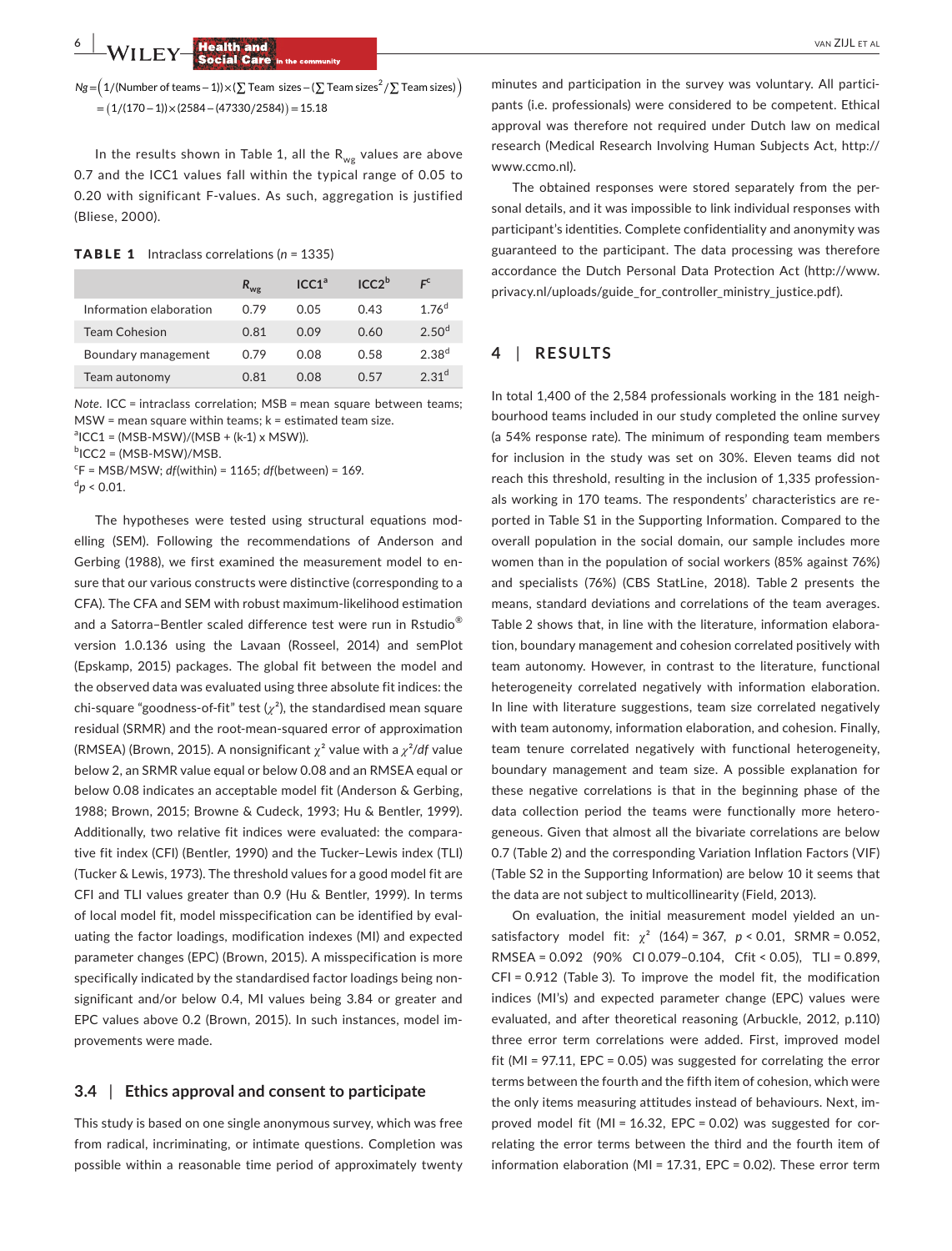TABLE 2 Means, standard deviations and correlations

| .<br>ellication, otalitaal a deviations and correlations |                          |              |      |           |              |                |           |                |           |           |
|----------------------------------------------------------|--------------------------|--------------|------|-----------|--------------|----------------|-----------|----------------|-----------|-----------|
|                                                          |                          | $\mathsf{N}$ | Mean | <b>SD</b> | $\mathbf{1}$ | $\overline{2}$ | 3         | $\overline{4}$ | 5         | 6         |
|                                                          | Functional heterogeneity | 164          | 0.52 | 0.34      |              |                |           |                |           |           |
| $\overline{2}$                                           | Team autonomy            | 170          | 3.74 | 0.35      | $-0.20**$    |                |           |                |           |           |
| 3                                                        | Information elaboration  | 170          | 3.77 | 0.33      | $-0.26**$    | $0.66***$      |           |                |           |           |
| $\overline{4}$                                           | Boundary management      | 170          | 3.64 | 0.37      | $-0.06$      | $0.38***$      | $0.58***$ |                |           |           |
| 5                                                        | Team Cohesion            | 170          | 4.03 | 0.37      | 0.02         | $0.68***$      | $0.71***$ | $0.60**$       |           |           |
| 6                                                        | Team size <sup>a</sup>   | 170          | 1.14 | 0.18      | 0.13         | $-0.23**$      | $-0.34**$ | $-0.10$        | $-0.23**$ |           |
|                                                          | Team tenure <sup>a</sup> | 170          | 1.30 | 0.08      | $-0.50**$    | $0.18*$        | 0.05      | $-0.28**$      | $-0.09$   | $-0.21**$ |

a Logarithm.

\**p* < 0.05; \*\**p* < 0.01 = significant *p* values.

correlations were added because only these two items started with "In my neighbourhood team". Last, an error term correlation was added between the second and fifth item of information elaboration (MI = 28.07, EPC = 0.02) because both items include a description of team members who say something "new".

The revised measurement model provided an adequate fit: *χ*² (161) = 252, *p* < 0.01, SRMR = 0.046, RMSEA = 0.062 (90% CI 0.047–0.076, Cfit < 0.05), TLI = 0.954, CFI = 0.961 (Table 3). The scaled difference in *χ*² values was tested (Satorra & Bentler, 1994) and this showed that the fit of the measurement model had significantly improved after the modifications (*χ*²diff (3)= 83.37, *p*< 0.001). To build our structural model we then added the regression coefficients, the independent variable functional heterogeneity and the team size and team tenure control variables. The default for missing values in the Lavaan (Rosseel, 2014) and semPlot (Epskamp, 2015) packages is listwise deletion, which means that only the complete data are used. On evaluation, this structural model was just acceptable: *χ*² (212) = 403, *p* < 0.01, SRMR = 0.077, RMSEA = 0.077 (90% CI 0.066–0.089, Cfit <0.05), TLI = 0.909, CFI = 0.923 (Table 3).

The regression coefficients in the structural model indicate that functional heterogeneity is negatively related to information elaboration ( $\beta$  = -0.27,  $p$  < 0.001) and to boundary management (*β* = −0.22, *p* < 0.05), and unrelated to cohesion (*β* = 0.05, *p* > 0.05). The regression coefficients further indicate that team autonomy is positively related to information elaboration (*β* = 0.77, *p* < 0.001), to boundary management ( $\beta$  = 0.47, p < 0.001) and to cohesion ( $\beta$  = 0.87, *p* < 0.001). An overview of the estimates is provided in Table 4.

# **5** | **DISCUSSION AND CONCLUSION**

The central research question of our study was: To what extent do functional heterogeneity and team autonomy influence informational elaboration, boundary management and team cohesion in Dutch neighbourhood teams? In answering this research question, we now discuss the study's findings (in the order of the hypotheses). We then conclude the article by relating the findings to the literature, discussing the limitations of our study and considering the present study's implications for the literature and the policy programme.

First, in contrast to our initial hypothesis (H1), the results show a negative relationship between functional heterogeneity and information elaboration. Related to this finding, we saw that the respondents frequently took advantage of the opportunity to give an open answer and indicated that they lacked information on their colleagues' knowledge and expertise. This "knowing who knows what" is part of a team's *transactive memory* (Oshri, Fenema, & Kotlarsky, 2008; Van Knippenberg et al., 2004). It seems likely that transactive memory is, at least initially, higher in functionally homogenous teams than in heterogeneous teams given that professionals from similar disciplines will have shared information from previous education, training or work experiences (Ehrhardt et al., 2014). Continuing this reasoning, transactive memory could thus mediate the effect of functional heterogeneity on information elaboration. Further research is however needed to test the validity of this mediated relationship.

Interestingly, in contrast to our second hypothesis (H2), the results also show a negative relationship between functional heterogeneity and boundary management. This opposes the idea that professionals communicate more with those outside the team's boundaries when their team includes a greater range of job roles (Ancona & Caldwell, 1992b; Keller, 2001). Moreover, this negative relationship between functional heterogeneity and boundary management indicates that a greater variety of job roles hinders teams to manage their external relationships. A possible explanation could be that team members separate themselves based on their job roles (Chatman & Flynn, 2001; Williams & O'Reilly, 1998), which leads to subgroups within functionally heterogeneous teams. These subgroups subsequently harm the single team functioning, with the risk of becoming a loosely coupled group rather than a team. As management of external relationships is an important characteristic that distinguishes teams from groups (Cohen & Bailey, 1997, p. 241), functional heterogeneity thus possibly hinders boundary management through disintegration of the team. Altogether, we invite future researchers to examine the mediating role of subgroups within the relationship between functional heterogeneity and boundary management.

Next, we failed to find a relationship between functional heterogeneity and team cohesion (H3). This suggests that there may be additional team characteristics or processes that play a role in the relationship between functional heterogeneity and team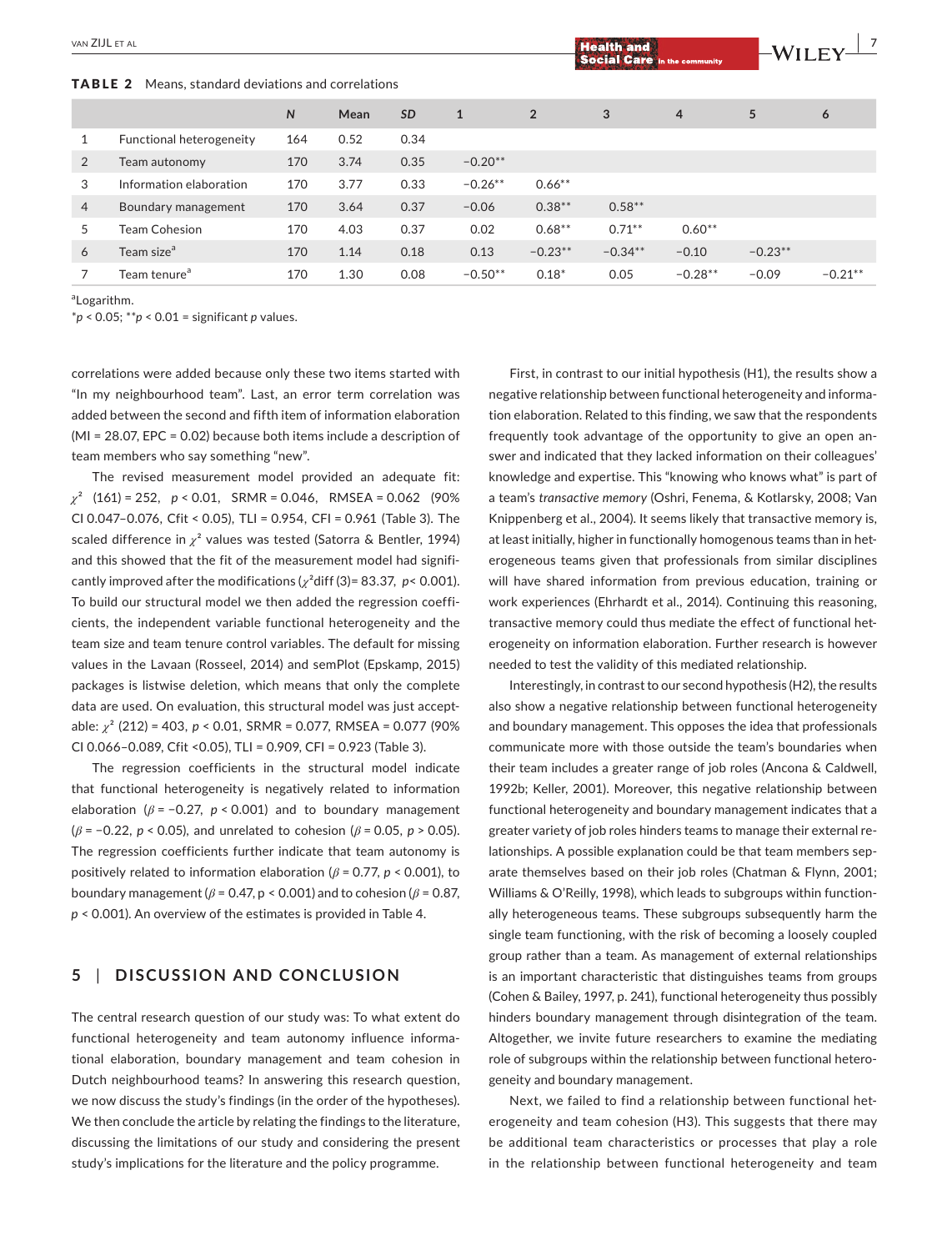## TABLE 3 Goodness‐of‐fit test results for each model

|                                | $\chi^2$ (df) | $\chi^2$ /df | <b>RMSEA</b> | <b>SRMR</b> | <b>CFI</b> | <b>TLI</b> | <b>AIC</b>                                | <b>BIC</b> | $\chi^2$ diff |
|--------------------------------|---------------|--------------|--------------|-------------|------------|------------|-------------------------------------------|------------|---------------|
| Measurement model <sup>a</sup> |               |              |              |             |            |            |                                           |            |               |
| Baseline model                 | 2132 (190)    | 11.22        |              |             |            |            |                                           |            |               |
| Theoretical<br>model           | 367 (164)     | 2.24         | 0.092        | 0.052       | 0.912      | 0.899      | 1253                                      | 1460       |               |
| Revised model                  | 252 (161)     | 1.57         | 0.062        | 0.046       | 0.961      | 0.954      | 1124                                      | 1341       | $83(3)^{c}$   |
| Structural model <sup>b</sup>  |               |              |              |             |            |            |                                           |            |               |
| Revised model                  | 403 (212)     | 1.90         | 0.078        | 0.077       | 0.923      | 0.909      | 682                                       | 924        |               |
| Fit criteria good<br>fit       |               | $≤2.00$      | < 0.08       | < 0.08      | >0.9       | >0.9       | Smaller values indicate a<br>better model |            |               |

 ${}^{a}N = 170.$ 

b Listwise *N* = 164.

 $c_p$  < 0.001.

#### TABLE 4 Regression estimates (*N* = 164)

|                                    | Information<br>elaboration | <b>Boundary</b><br>management | Team<br>Cohesion |
|------------------------------------|----------------------------|-------------------------------|------------------|
| <b>Functional</b><br>heterogeneity | $-0.27***$                 | $-0.22*$                      | 0.05             |
| Team autonomy                      | $0.77***$                  | $0.47***$                     | $0.87***$        |

*Note*. Control variables included in the study are team size and team tenure.

\**p* < 0.05; \*\*\**p* < 0.001 = significant *p* values.

cohesion. We would therefore encourage future researchers to examine this relationship by including theory‐based moderators and/or mediators.

Finally, conforming our final group of hypotheses (H4, H5 and H6), team autonomy relates positively with information elaboration, boundary management and team cohesion. This suggests that team autonomy is a powerful team characteristic with which to improve team processes and emergent states in neighbourhood teams. Moreover, the effects of team autonomy were stronger than those of functional heterogeneity (Table 4).

We thus answer our research question by concluding that the strongest positive influence on information elaboration, boundary management and team cohesion comes from team autonomy, on top of which an additional negative influence on information elaboration and boundary management come from functional heterogeneity.

#### **5.1** | **Limitations**

The present study has several limitations. First, this study relied on the analysis of mainly cross‐sectional self‐reported data. This means that the study's findings could be subject to common method bias. Following the procedure of Podsakoff, MacKenzie, Lee, and Podsakoff (2003), we controlled for common method variance through an ex ante procedural remedy (i.e. applying functional heterogeneity from a different source) and ex post statistical controls (i.e. testing whether a model with unmeasured common method variance fits significantly better) (Podsakoff et al., 2003). The scaled

difference in  $\chi^2$  (Satorra & Bentler, 1994) between the revised measurement model and the common method variance model was insignificant (Table S3 in the Supporting Information), indicating that the relationships in our model are very unlikely to be inflated by common method bias (Conway & Lance, 2010; George & Pandey, 2017). Furthermore, the cross‐sectional character of our data limits the possibilities to make causal inferences. Nevertheless, cross‐sectional studies are viewed as being sufficiently powerful to identify and verify relationships that have not been previously tested (Spector, 2006).

Second, our results revealed relatively low ICC values which could mean that our findings are attenuated (Bliese, 2000). These low values suggest that there was only a limited consensus in the responses of the professionals within individual neighbourhood teams. Thus, although we had theoretical arguments to aggregate our data, future research could further investigate the causes of the individual variability within neighbourhood teams. This is in line with the argument of Van Knippenberg and Mell (2016) who observe that, although team processes are typically measured as a shared perception, studying the differences in perceptions could provide more relevant information than studying the mean perception of team processes.

Third, our results suggest a negative relationship between functional heterogeneity and information elaboration. Given that this was contrary to our theoretical expectations, we argued that transactional memory might be an important mediator in this relationship. However, we lack quantitative measures of transactional memory to test this suggestion. We therefore encourage future researchers to develop a short one‐dimensional measurement scale for transactional memory (such as a shortened version of the fifteen‐item three‐dimensional scale of Lewis (2003)) to examine the mediating effect of transactive memory in neighbourhood teams.

## **5.2** | **Implications**

These limitations notwithstanding, our study has theoretical and practical implications. The present study adds knowledge to the current academic debate in at least two ways. The first contribution is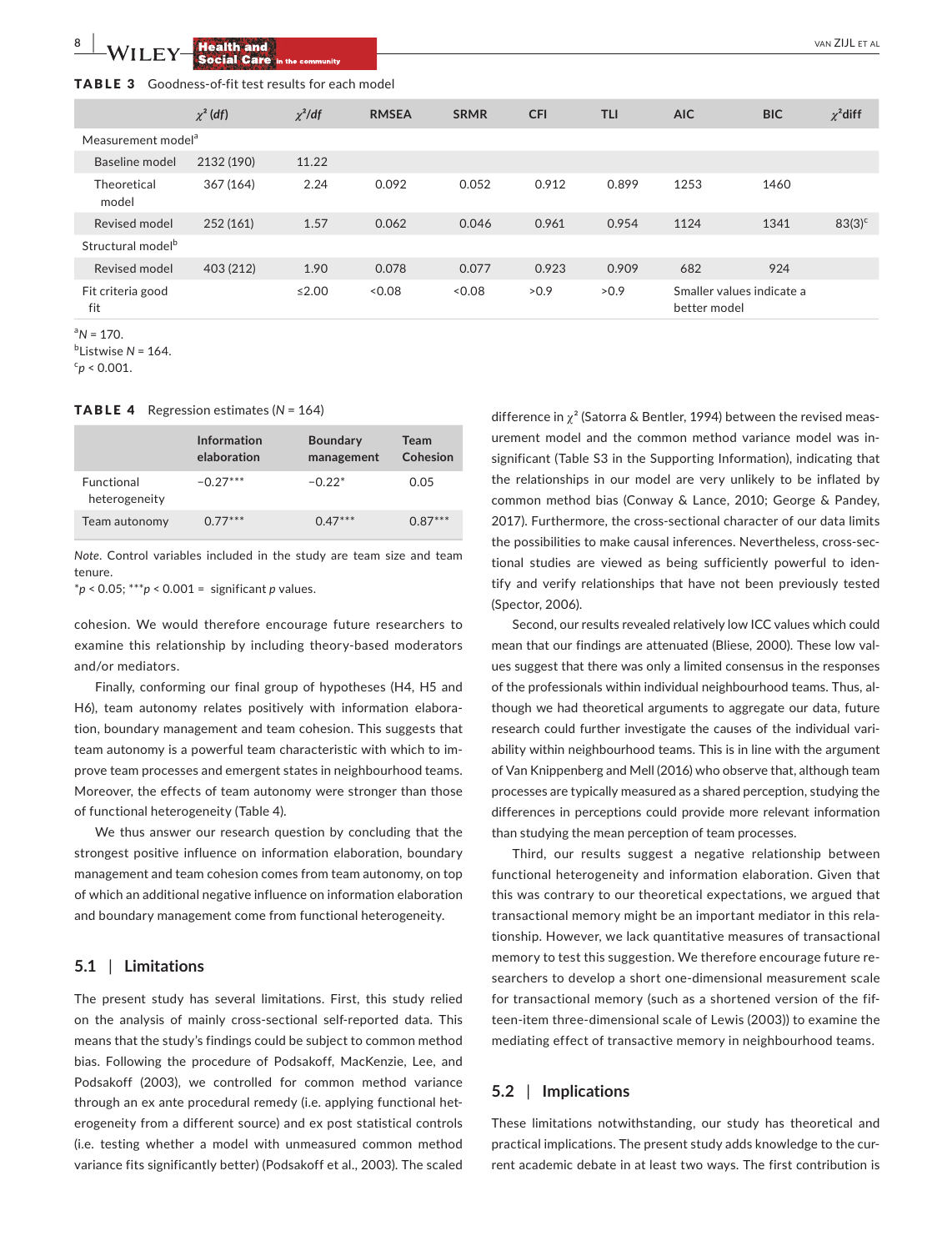to the overall team literature by answering calls for research into team processes and emergent states. Based on our results, the present article offers a theoretical foundation for new propositions on how team autonomy in particular can improve team outcomes through information elaboration, boundary management and cohesion. As such, our first contribution is in offering preliminary insights into how team autonomy improves team processes and emergent states in the context of neighbourhood teams.

The second contribution of this study is to the team diversity literature by testing the effect of functional heterogeneity on information elaboration. In this stream of literature, it is frequently theorised that functional heterogeneity achieves beneficial team outcomes through the process of information elaboration (Van Knippenberg et al., 2004; Van Knippenberg & Mell, 2016). However, our study illustrates that functional heterogeneity can also hinder information elaboration. This supports the idea that team members first need to learn how to translate their differences into beneficial outcomes (Van Knippenberg et al., 2004). Future researchers are therefore encouraged to test additional moderating mechanisms (Van Knippenberg & Mell, 2016). Our study thus contributes to the current theoretical debate on the relationship between team diversity and outcomes by questioning the positive relationship between functional heterogeneity and information elaboration.

Ultimately, our study has at least one practical implication. In the introduction we have reconstructed the assumptions underlying the policy programme. Examination of these assumptions revealed both strengths and limitations of the programme. On the one hand, our findings cast some doubts over the effectiveness of functional heterogeneity in neighbourhood teams. On the other hand, our findings suggest that team autonomy is a powerful intervention that can increase information elaboration, boundary management and cohesion in neighbourhood teams. Therefore, given that information elaboration, boundary management and cohesion will lead to better team performance (Kuipers & Groeneveld, 2014), policy makers or supervisors who wish to improve or maintain high performance in a neighbourhood team should organise, encourage and support team autonomy.

#### **ORCID**

*Alissa Lysanne van Zij[l](http://orcid.org/0000-0003-4569-1514)* <http://orcid.org/0000-0003-4569-1514> *Brenda Vermeeren* <http://orcid.org/0000-0002-2380-1703> *Ferry Koste[r](http://orcid.org/0000-0002-4814-6741)* <http://orcid.org/0000-0002-4814-6741> *Bram Steijn* <http://orcid.org/0000-0001-7437-7503>

#### **REFERENCES**

- Alper, S., Tjosvold, D., & Law, K. S. (1998). Interdependence and controversy in group decision making: Antecedents to effective self‐managing teams. *Organizational Behavior and Human Decision Processes*, *74*(1), 33–53. <https://doi.org/10.1006/obhd.1998.2748>
- Ancona, D. G., & Caldwell, D. F. (1992a). Bridging the boundary: External activity and performance in organizational teams. *Administrative*

*Science Quarterly*, *37*(4), 634–665. Available from [http://www.jstor.](http://www.jstor.org/stable/2393475) [org/stable/2393475](http://www.jstor.org/stable/2393475)

Ancona, D. G., & Caldwell, D. F. (1992b). Demography and design: Predictors of new product team performance. *Organization Science*, *3*(3), 321–341. <https://doi.org/10.1287/orsc.3.3.321>

**Social Care** 

- Anderson, J. C., & Gerbing, D. W. (1988). Structural equation modeling in practice: A review and recommended two‐step approach. *Psychological Bulletin*, *103*(3), 411–423. [https://doi.](https://doi.org/10.1037//0033-2909.103.3.411) [org/10.1037//0033-2909.103.3.411](https://doi.org/10.1037//0033-2909.103.3.411)
- Arbuckle J, L. (2012). IBM SPSS Amos 21 User's Guide. IBM, US. Available from [ftp://public.dhe.ibm.com/software/analytics/spss/documen](ftp://public.dhe.ibm.com/software/analytics/spss/documentation/amos/21.0/en/Manuals/IBM_SPSS_Amos_Users_Guide.pdf)[tation/amos/21.0/en/Manuals/IBM\\_SPSS\\_Amos\\_Users\\_Guide.pdf](ftp://public.dhe.ibm.com/software/analytics/spss/documentation/amos/21.0/en/Manuals/IBM_SPSS_Amos_Users_Guide.pdf)
- Baker,D.P.,Day,R.,&Salas,E.(2006).Teamworkasanessentialcomponent of High‐Reliability organizations. *Health Services Research*, *41*(4p2), 1576–1598. <https://doi.org/10.1111/j.1475-6773.2006.00566.x>
- Batt, R. (1999). Work organization, technology, and performance in customer service and sales. *Industrial and Labor Relations Review*, *52*(4), 539–564. Avaliable from [http://www.econis.eu/](http://www.econis.eu/PPNSET?PPN=336697538) [PPNSET?PPN=336697538](http://www.econis.eu/PPNSET?PPN=336697538)
- Bentler, P. M. (1990). Comparative fit indexes in structural models. *Psychological Bulletin*, *107*(2), 238–246. [https://doi.](https://doi.org/10.1037/0033-2909.107.2.238) [org/10.1037/0033-2909.107.2.238](https://doi.org/10.1037/0033-2909.107.2.238)
- Bickman, L. (1987). The functions of program theory. *New directions for evaluation*, *1987*(33), 5–18.<https://doi.org/10.1002/ev.1443>
- Blau, P. M., (1960). Patterns of deviation in work groups. *Sociometry*, *23*(3), 245–261. Available from <http://www.jstor.org/stable/2785889>
- Bliese, P. (2000). Multilevel theory, research, and methods in organizations. Foundations, extensions and new directions. In K. J. Klein & S. W. J. Kozlowski (Eds.),*Within‐group agreement, non‐independence, and reliability: Implications for data aggregation and analysis* (pp. 350– 381). San Fransisco: Jossy‐Bass.
- Bliese, P. D., & Halverson, R. R. (1998). Group size and measures of group‐ level properties: An examination of eta-squared and ICC values. *Journal of Management*, *28*(7), 563–580. [https://doi.org/10.1016/](https://doi.org/10.1016/S0149-2063(99)80058-0) [S0149-2063\(99\)80058-0](https://doi.org/10.1016/S0149-2063(99)80058-0)
- Brown, T. A. (2015). *Confirmatory factor analysis for applied research*. New York: The Guilford Press.
- Browne, M. W., & Cudeck, R. (1993). *Alternative ways of assessing model fit*. Los Angeles, CA: SAGE.
- Campion, M. A., Medsker, G. J., & Higgs, A. C. (1993). Relations between work group characteristics and effectiveness: Implications for designing effective work groups. *Personnel Psychology*, *46*(4), 823–847. <https://doi.org/10.1111/j.1744-6570.1993.tb01571.x>
- Carless, S. A., & De Paola, C. (2000). The measurement of cohesion in work teams. *Small Group Research*, *31*(1), 71–88. [https://doi.](https://doi.org/10.1177/104649640003100104) [org/10.1177/104649640003100104](https://doi.org/10.1177/104649640003100104)
- CBSStatLine.(2018).*Labour force; Occupation*.Retrievedfrom:[https://statline.](https://statline.cbs.nl/Statweb/publication/?DM=SLNL&PA=82808NED&D1=0&D2=a&D3=0&D4=137-138&D5=73&HDR=G4%2cT%2cG1&STB=G2%2cG3&VW=T) [cbs.nl/Statweb/publication/?DM=SLNL&PA=82808NED&D1=0&D2](https://statline.cbs.nl/Statweb/publication/?DM=SLNL&PA=82808NED&D1=0&D2=a&D3=0&D4=137-138&D5=73&HDR=G4%2cT%2cG1&STB=G2%2cG3&VW=T) [=a&D3=0&D4=137-138&D5=73&HDR=G4,T,G1&STB=G2,G3&VW=T](https://statline.cbs.nl/Statweb/publication/?DM=SLNL&PA=82808NED&D1=0&D2=a&D3=0&D4=137-138&D5=73&HDR=G4%2cT%2cG1&STB=G2%2cG3&VW=T)
- Chatman, J. A., & Flynn, F. J. (2001). The influence of demographic heterogeneity on the emergence and consequences of cooperative norms in work teams. *The Academy of Management Journal*, *44*(5), 956–974. <https://doi.org/10.2307/3069440>
- Clegg, C. W. (2000). Sociotechnical principles for system design. *Applied Ergonomics*, *31*(5), 463–477. [https://doi.org/10.1016/](https://doi.org/10.1016/S0003-6870(00)00009-0) [S0003-6870\(00\)00009-0](https://doi.org/10.1016/S0003-6870(00)00009-0)
- Cohen, S. G., & Bailey, D. E. (1997). What makes teams work: Group effectiveness research from the shop floor to the executive suite. *Journal of Management*, *23*(3), 239–290. [https://doi.](https://doi.org/10.1177/014920639702300303) [org/10.1177/014920639702300303](https://doi.org/10.1177/014920639702300303)
- Conway, J. M., & Lance, C. E. (2010). What reviewers should expect from authors regarding common method bias in organizational research. *Journal of Business and Psychology*, *25*(3), 325–334. [https://doi.](https://doi.org/10.1007/s10869-010-9181-6) [org/10.1007/s10869-010-9181-6](https://doi.org/10.1007/s10869-010-9181-6)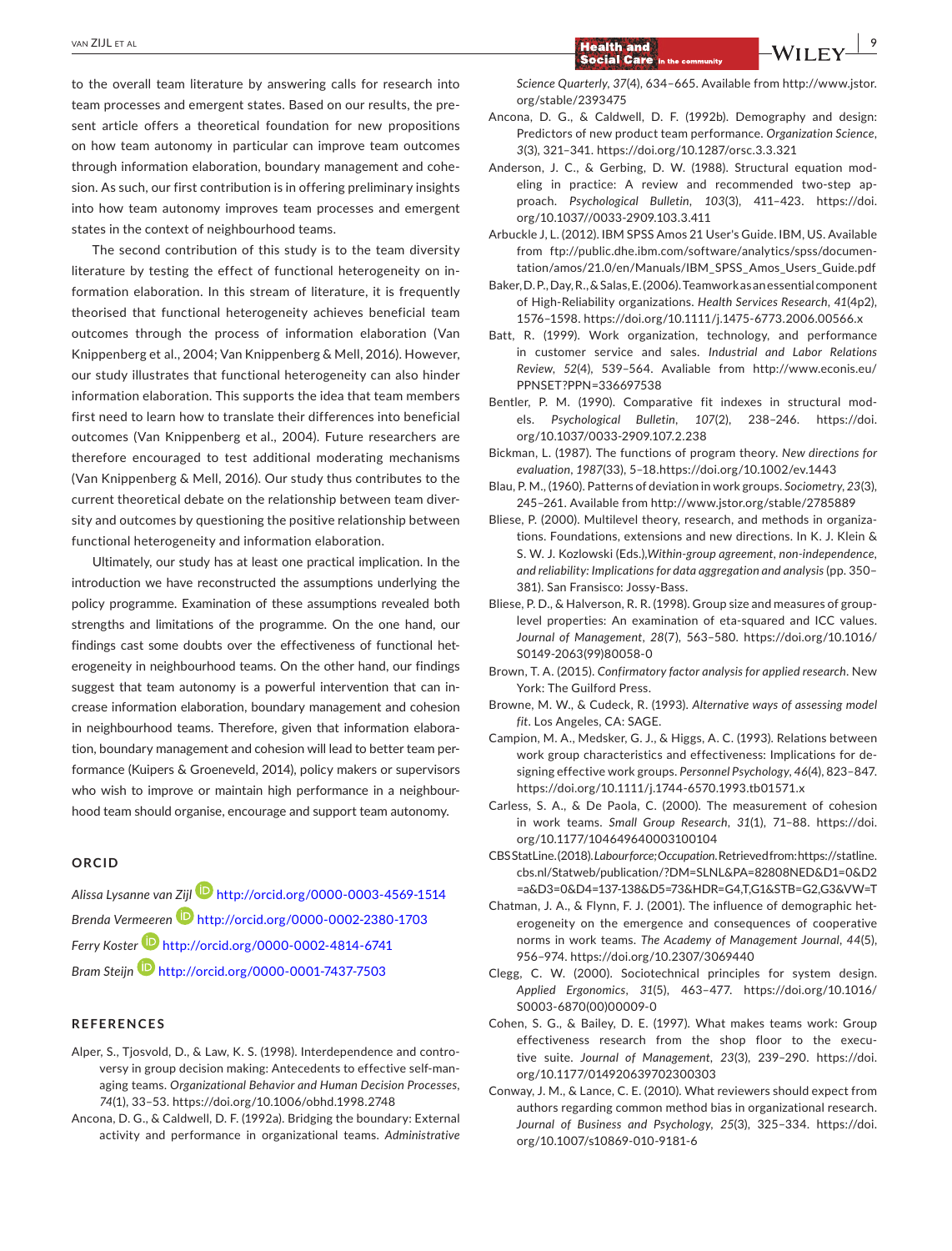**10 <b>b 10** *LA/LL EX/* **Health and<sup>§</sup> b 10** *C C C C C C C C C C C C C C C C C C C C C C C C C C C C*

- Cordery, J. L., Morrison, D., Wright, B. M., & Wall, T. D. (2010). The impact of autonomy and task uncertainty on team performance: A longitudinal field study. *Journal of Organizational Behavior*, *31*(2‐3), 240– 258. Retrieved from [https://www.jstor.org/stable/pdf/41683904.](https://www.jstor.org/stable/pdf/41683904.pdf) [pdf](https://www.jstor.org/stable/pdf/41683904.pdf)
- Dijkhoff, T. (2014). The Dutch social support act in the shadow of the decentralization dream. *Journal of Social Welfare and Family Law*, *36*(3), 276–294. <https://doi.org/10.1080/09649069.2014.933590>
- Drach‐Zahavy, A., & Somech, A. (2002). Team heterogeneity and its relationship with team support and team effectiveness. *Journal of Educational Administration*, *40*(1), 44–66. [https://doi.](https://doi.org/10.1108/09578230210415643) [org/10.1108/09578230210415643](https://doi.org/10.1108/09578230210415643)
- Ehrhardt, K., Miller, J., Freeman, S., & Hom, P. (2014). Examining project commitment in cross‐functional teams: Antecedents and relationship with team performance. *Journal of Business and Psychology*, *29*(3), 443–461. <https://doi.org/10.1007/s10869-013-9325-6>
- Epskamp, S. (2015). SemPlot: Unified visualizations of structural equation models. *Structural Equation Modeling: A Multidisciplinary Journal*, *22*(3), 474–483. [https://doi.org/10.1080/10705511.2014.](https://doi.org/10.1080/10705511.2014.937847) [937847](https://doi.org/10.1080/10705511.2014.937847)
- Ferrin, D. L., Dirks, K. T., & Shah, P. P. (2006). Direct and indirect effects of third-party relationships on interpersonal trust. *Journal of Applied Psychology*, *91*(4), 870–883. [https://doi.](https://doi.org/10.1037/0021-9010.91.4.870) [org/10.1037/0021-9010.91.4.870](https://doi.org/10.1037/0021-9010.91.4.870)
- Field, A. (2013). *Discovering statistics using IBM SPSS statistics*. Los Angeles, CA: SAGE.
- George, B., & Pandey, S. K. (2017). We know the yin—But where is the yang? Toward a balanced approach on common source bias in public administration scholarship. *Review of Public Personnel Administration*, *37*(2), 245–270. <https://doi.org/10.1177/0734371X17698189>
- Gladstein, D. L. (1984). Groups in context: A model of task group effectiveness. *Administrative Science Quarterly*, *29*(4), 499. Available from <http://search.proquest.com/docview/203954702>
- Guillaume, Y. R. F., Dawson, J. F., Otaye‐Ebede, L., Woods, S. A., & West, M. A. (2017). Harnessing demographic differences in organizations: What moderates the effects of workplace diversity? *Journal of Organizational Behavior*, *38*(2), 276–303. [https://doi.org/10.1002/](https://doi.org/10.1002/job.2040) [job.2040](https://doi.org/10.1002/job.2040)
- Hoegl, M., & Parboteeah, P. (2006). Autonomy and teamwork in innovative projects. *Human Resource Management*, *45*(1), 67–79. [https://](https://doi.org/10.1002/hrm.20092) [doi.org/10.1002/hrm.20092](https://doi.org/10.1002/hrm.20092)
- Horwitz, S. K., & Horwitz, I. B. (2007). The effects of team diversity on team outcomes: A meta-analytic review of team demography. *Journal of Management*, *33*(6), 987–1015. [https://doi.](https://doi.org/10.1177/0149206307308587) [org/10.1177/0149206307308587](https://doi.org/10.1177/0149206307308587)
- Hu, L., & Bentler, P. M. (1999). Cutoff criteria for fit indexes in covariance structure analysis: Conventional criteria versus new alternatives. *Structural Equation Modeling: A Multidisciplinary Journal*, *6*(1), 1–55. <https://doi.org/10.1080/10705519909540118>
- Ilgen, D. R., Hollenbeck, J. R., Johnson, M., & Jundt, D. (2005). Teams in organizations: From input‐process‐output models to IMOI models. *Annual Review of Psychology*, *56*(1), 517–543. [https://doi.](https://doi.org/10.1146/annurev.psych.56.091103.070250) [org/10.1146/annurev.psych.56.091103.070250](https://doi.org/10.1146/annurev.psych.56.091103.070250)
- Jackson, S. E. (1992). Consequences of group composition for the interpersonal dynamics of strategic issue processing. *Advances in Strategic Management*, *8*(3), 345–382.
- Johnson, J. D. (2017). Framing interprofessional team collaborative information seeking in health care settings. *Information Services and Use*, *37*(1), 33–47. Available from [http://replace-me/](http://replace-me/ebraryxml:id=10399419) [ebraryxml:id=10399419](http://replace-me/ebraryxml:id=10399419)
- Jones, R., Bhanbhro, S. M., Grant, R., & Hood, R. (2013). The definition and deployment of differential core professional competencies and characteristics in multiprofessional health and social care teams. *Health and Social Care in the Community*, *21*(1), 47–58. [https://doi.](https://doi.org/10.1111/j.1365-2524.2012.01086.x) [org/10.1111/j.1365-2524.2012.01086.x](https://doi.org/10.1111/j.1365-2524.2012.01086.x)
- Joshi, A., & Roh, H. (2009). The role of context in work team diversity research. *Academy of Management Journal*, *52*(3), 599–627. Available from <http://www.econis.eu/PPNSET?PPN=606468293>
- Katzenbach, J., & Smith, D. (1993). *The Wisdom of Teams: Creating the High-Performance Organization*. Boston, MA: Harvard Business Press.
- Keller, R. T. (2001). Cross-functional project groups in research and new product development: Diversity, communications, job stress, and outcomes. *Academy of management journal*, *44*(3), 547–555. Retrieved from <https://www.jstor.org/stable/pdf/3069369.pdf>
- Kennedy, N., Armstrong, C., Woodward, O., & Cullen, W. (2015). Primary care team working in Ireland: A qualitative exploration of team members' experiences in a new primary care service. *Health and Social Care in the Community*, *23*(4), 362–370. [https://doi.](https://doi.org/10.1111/hsc.12150) [org/10.1111/hsc.12150](https://doi.org/10.1111/hsc.12150)
- Kuipers, B. S., & Groeneveld, S. M. (2014). De kracht van high performance teams: Zes ingrediënten voor excellent presteren in de publieke sector. Mediawerf.
- Lau, D. C., & Liden, R. C. (2008). Antecedents of coworker trust. *Journal of Applied Psychology*, *93*(5), 1130–1138. [https://doi.](https://doi.org/10.1037/0021-9010.93.5.1130) [org/10.1037/0021-9010.93.5.1130](https://doi.org/10.1037/0021-9010.93.5.1130)
- Lewis, K. (2003). Measuring transactive memory systems in the field: Scale development and validation. *Journal of Applied Psychology*, *88*(4), 587–603. <https://doi.org/10.1037/0021-9010.88.4.587>
- Marks, M. A., Mathieu, J. E., & Zaccaro, S. J. (2001). A temporally based framework and taxonomy of team processes. *The Academy of Management Review*, *26*(3), 356–376. [https://doi.org/10.5465/](https://doi.org/10.5465/AMR.2001.4845785) [AMR.2001.4845785](https://doi.org/10.5465/AMR.2001.4845785)
- Mathieu, J., Maynard, M. T., Rapp, T., & Gilson, L. (2008). *Team ef‐ fectiveness 1997–2007: A review of recent advancements and a glimpse into the future*. Los Angeles, CA: SAGE. [https://doi.](https://doi.org/10.1177/0149206308316061) [org/10.1177/0149206308316061](https://doi.org/10.1177/0149206308316061)
- Mathieu, J. E., Tannenbaum, S. I., Donsbach, J. S., & Alliger, G. M. (2014). A review and integration of team composition models: Moving toward a dynamic and temporal framework. *Journal of Management*, *40*(1), 130–160. Retrieved from [https://journals.sagepub.com/doi/](https://journals.sagepub.com/doi/full/10.1177/0149206313503014) [full/10.1177/0149206313503014](https://journals.sagepub.com/doi/full/10.1177/0149206313503014)
- McGrath, J. E. (1984). *Groups: Interaction and performance*. Upper Saddle River, NJ: Prentice‐ Hall.
- Movisie. (2016). Sociale (wijk)teams in beeld: Stand van zaken na de decentralisaties (najaar 2015). Available from [https://www.movisie.nl/](https://www.movisie.nl/sites/default/files/alfresco_files/Sociale-wijkteams-in-beeld [MOV-9164168-1.1].pdf) [sites/default/files/alfresco\\_files/Sociale-wijkteams-in-beeld%20](https://www.movisie.nl/sites/default/files/alfresco_files/Sociale-wijkteams-in-beeld [MOV-9164168-1.1].pdf) [\[MOV-9164168-1.1\].pdf](https://www.movisie.nl/sites/default/files/alfresco_files/Sociale-wijkteams-in-beeld [MOV-9164168-1.1].pdf)
- Oshri, I., Fenema, P. C., & Kotlarsky, J. (2008). Knowledge transfer in globally distributed teams: The role of transactive memory. *Information Systems Journal*, *18*(6), 593–616. Available from [http://www.econis.](http://www.econis.eu/PPNSET?PPN=568324994) [eu/PPNSET?PPN=568324994](http://www.econis.eu/PPNSET?PPN=568324994)
- Øvretveit, J. (1997). Planning and managing teams. *Health and Social Care in the Community*, *5*(4), 269–283.
- Podsakoff, P. M., MacKenzie, S. B., Lee, J., & Podsakoff, N. P. (2003). Common method biases in behavioral research. *Journal of Applied Psychology*, *88*(5), 879–903. [https://doi.](https://doi.org/10.1037/0021-9010.88.5.879) [org/10.1037/0021-9010.88.5.879](https://doi.org/10.1037/0021-9010.88.5.879)
- Poulton, B. C., & West, M. A. (1999). The determinants of effectiveness in primary health care teams. *Journal of Interprofessional Care*, *13*(1), 7–18. <https://doi.org/10.3109/13561829909025531>
- Rosseel, Y. (2014). The lavaan tutorial. Belgium: Department of Data Analysis: Ghent University.
- Satorra, A., & Bentler, P. M. (1994). Corrections to test statistics and standard errors in covariance structure analysis.
- Shin, S. J., & Zhou, J. (2007). When is educational specialization heterogeneity related to creativity in research and development teams? Transformational leadership as a moderator. *Journal of Applied Psychology*, *92*(6), 1709–1721. [https://doi.](https://doi.org/10.1037/0021-9010.92.6.1709) [org/10.1037/0021-9010.92.6.1709](https://doi.org/10.1037/0021-9010.92.6.1709)